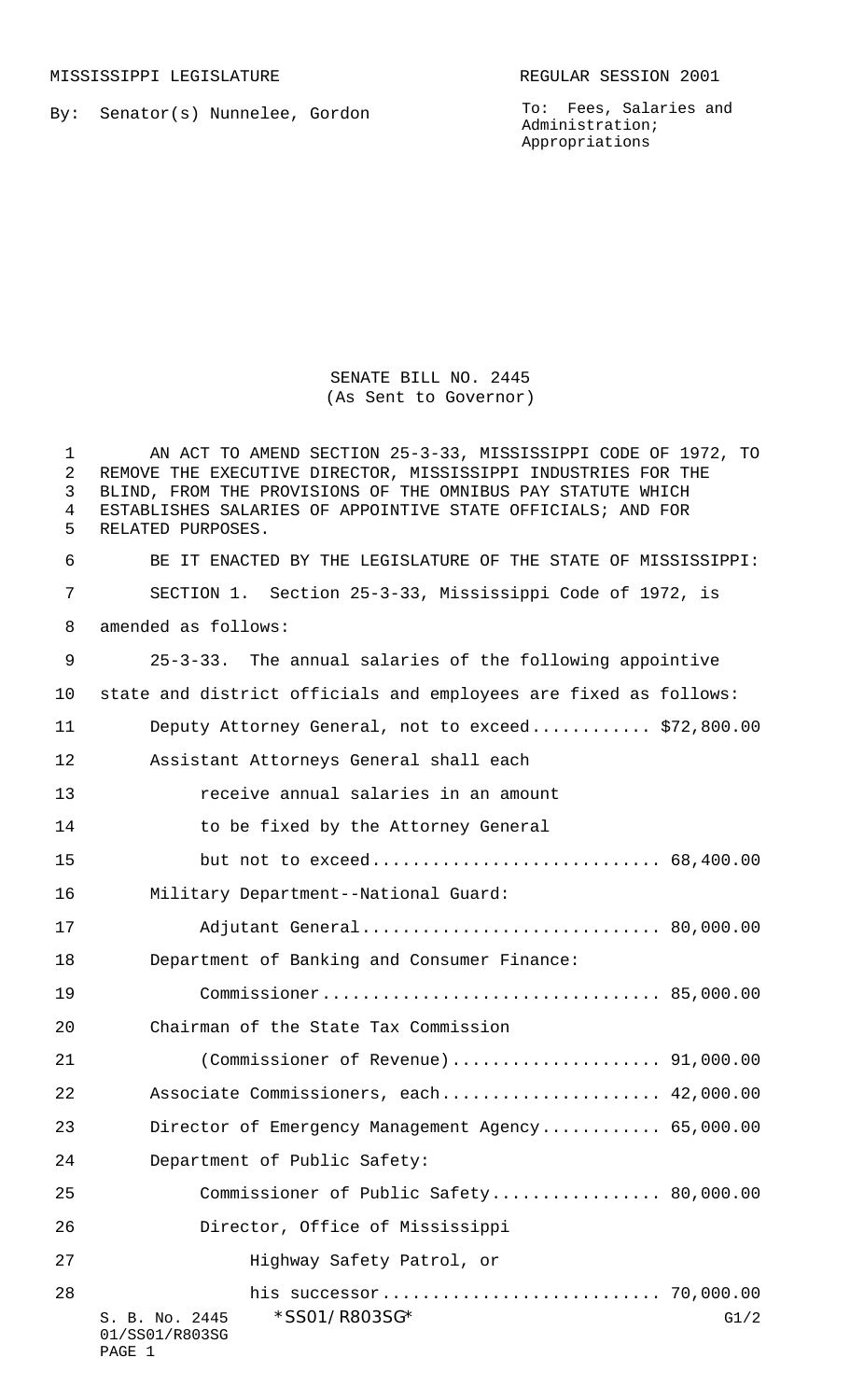| 29 | Director, Office of Support Services,                       |  |
|----|-------------------------------------------------------------|--|
| 30 |                                                             |  |
| 31 | Department of Human Services:                               |  |
| 32 | Director, not to exceed 85,000.00                           |  |
| 33 | Workers' Compensation Commission:                           |  |
| 34 |                                                             |  |
| 35 |                                                             |  |
| 36 |                                                             |  |
| 37 | Administrative Judge, each 75,000.00                        |  |
| 38 | Archives and History:                                       |  |
| 39 | Director, not to exceed 70,000.00                           |  |
| 40 |                                                             |  |
| 41 | State Oil and Gas Board:                                    |  |
| 42 |                                                             |  |
| 43 | Educational Television Authority:                           |  |
| 44 |                                                             |  |
| 45 | Director, Mississippi Library Commission,                   |  |
| 46 |                                                             |  |
| 47 | Executive Secretary, Public Service                         |  |
| 48 |                                                             |  |
| 49 | Parole Board:                                               |  |
| 50 |                                                             |  |
| 51 | Administrative Assistant for                                |  |
| 52 | Parole Matters 42,000.00                                    |  |
| 53 | Members, each 44,000.00                                     |  |
| 54 | Governor's State Bond Advisory Division:                    |  |
| 55 |                                                             |  |
| 56 | Employment Security Commission:                             |  |
| 57 | Executive Director, not to exceed 70,000.00                 |  |
| 58 | Executive Director, Department of                           |  |
| 59 | Mental Health, to be determined by the                      |  |
| 60 | State Board of Mental Health, not                           |  |
| 61 |                                                             |  |
|    | *SS01/R803SG*<br>S. B. No. 2445<br>01/SS01/R803SG<br>PAGE 2 |  |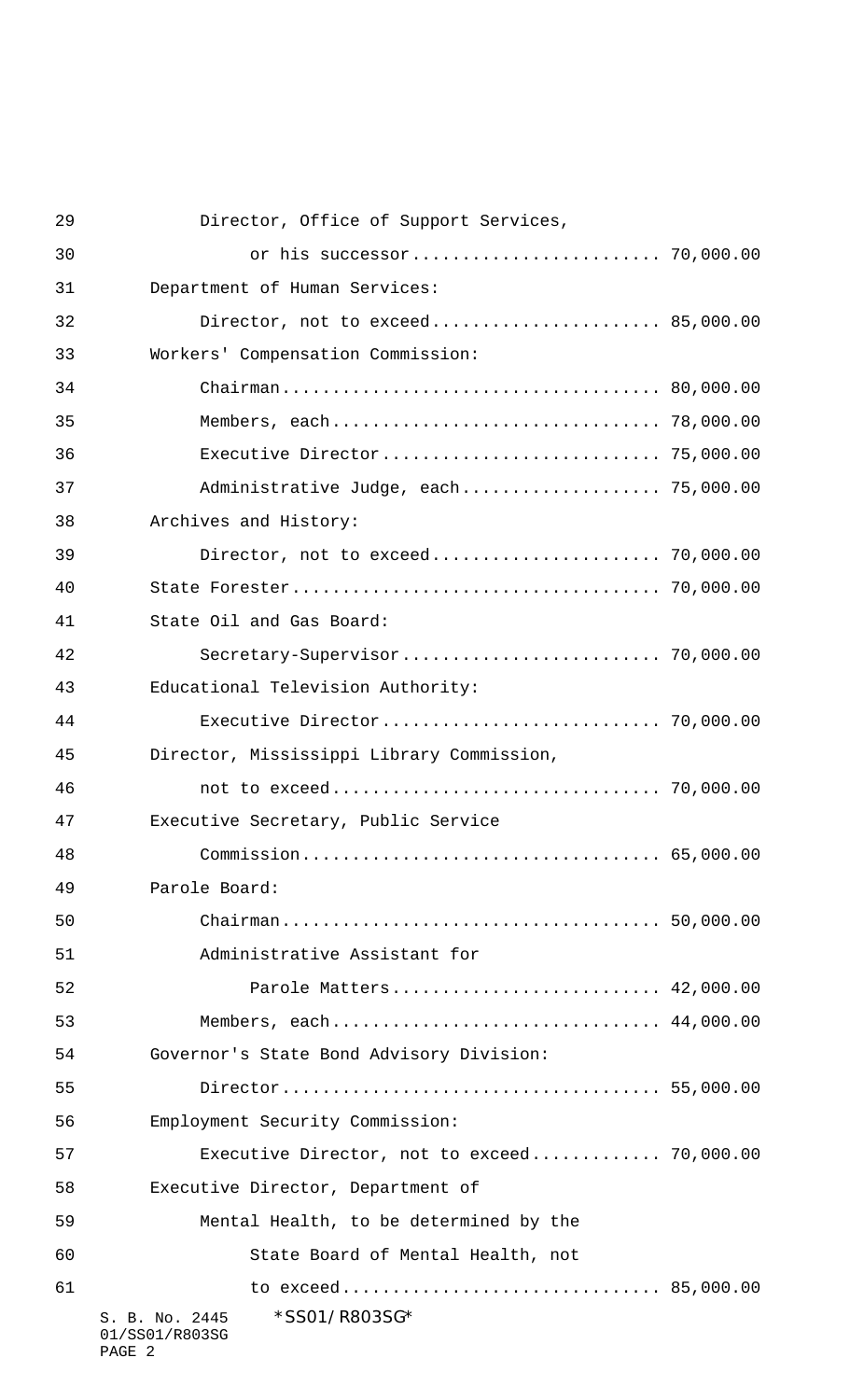Director, Division of Medicaid,

| 63 |                                                             |  |
|----|-------------------------------------------------------------|--|
| 64 | Director, State Department of Transportation,               |  |
| 65 |                                                             |  |
| 66 | State Entomologist 65,000.00                                |  |
| 67 |                                                             |  |
| 68 | State Aid Engineer, Division of State                       |  |
| 69 |                                                             |  |
| 70 | Executive Director, Judicial Performance                    |  |
| 71 |                                                             |  |
| 72 | Executive Director, Department of Finance                   |  |
| 73 | and Administration 85,000.00                                |  |
| 74 | Superintendent, Mississippi School for the                  |  |
| 75 | Blind, to be determined by the State                        |  |
| 76 | Board of Education, not to exceed 65,000.00                 |  |
| 77 | Superintendent, Mississippi School for the Deaf,            |  |
| 78 | to be determined by the State Board                         |  |
| 79 | of Education, not to exceed 65,000.00                       |  |
| 80 | Executive Director, State Fair Commission 65,000.00         |  |
| 81 | Executive Director, Department of Wildlife,                 |  |
| 82 | Fisheries and Parks 80,000.00                               |  |
| 83 | Executive Director, Department of Environmental             |  |
| 84 |                                                             |  |
| 85 | Executive Director, Pat Harrison Waterway                   |  |
| 86 |                                                             |  |
| 87 | Executive Director, Pearl River Basin                       |  |
| 88 | Development District 61,000.00                              |  |
| 89 | Executive Director, Pearl River Valley Water                |  |
| 90 |                                                             |  |
| 91 | Executive Director, Tombigbee River Valley                  |  |
| 92 | Water Management District 61,000.00                         |  |
| 93 | Director, Soil and Water Conservation                       |  |
| 94 |                                                             |  |
|    | *SS01/R803SG*<br>S. B. No. 2445<br>01/SS01/R803SG<br>PAGE 3 |  |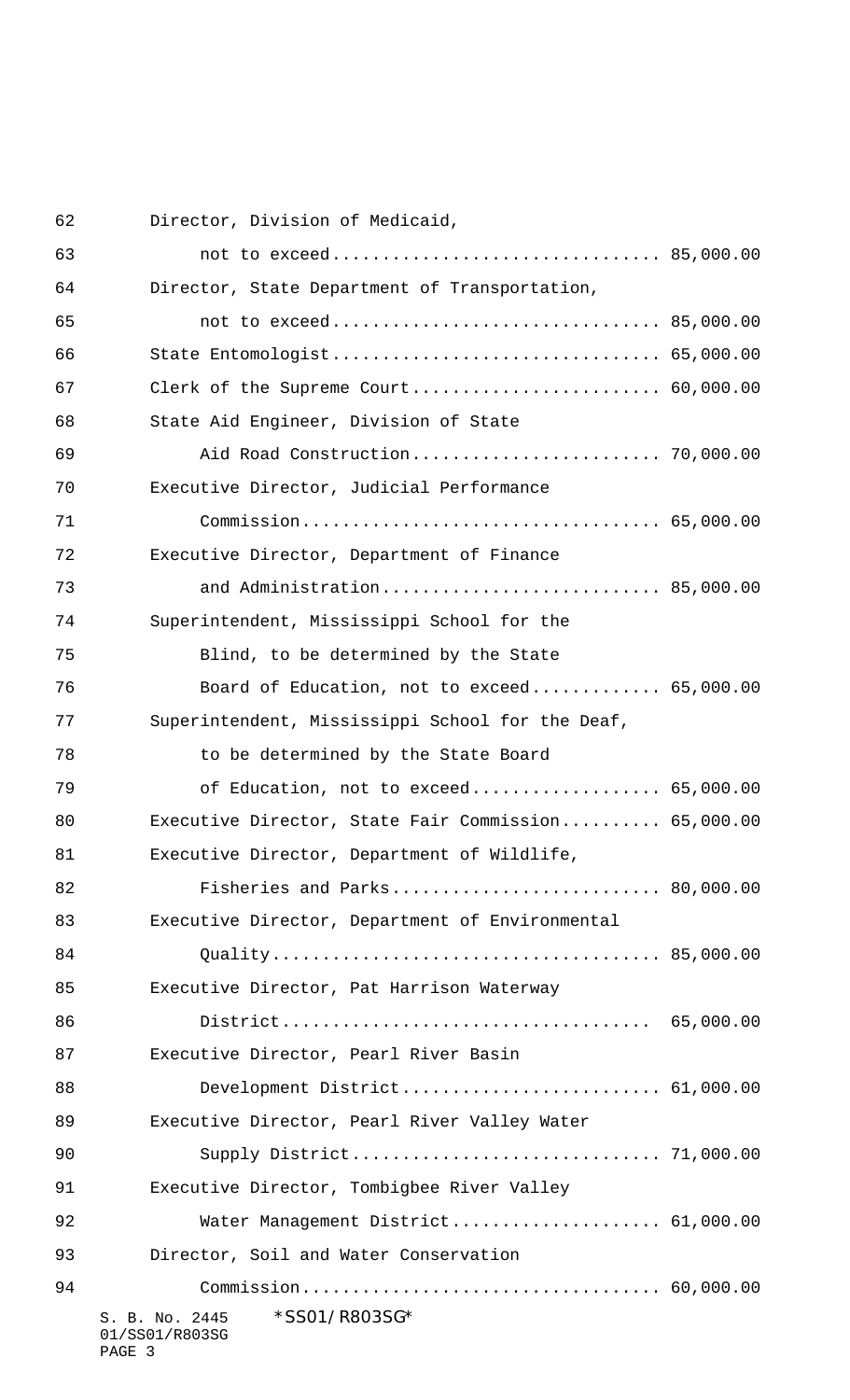| 95  | Commissioner, Mississippi Department of               |  |
|-----|-------------------------------------------------------|--|
| 96  |                                                       |  |
| 97  | Executive Director, Mississippi Department of         |  |
| 98  | Information Technology Services 85,000.00             |  |
| 99  |                                                       |  |
| 100 | Director, Mississippi Bureau of Narcotics 60,000.00   |  |
| 101 | Executive Secretary, State Veterans Affairs           |  |
| 102 |                                                       |  |
| 103 | Executive Officer, Veterans' Home Purchase            |  |
| 104 |                                                       |  |
| 105 | Chief Administrative Officer, Motor Vehicle           |  |
| 106 |                                                       |  |
| 107 | Stadium Manager, Mississippi Veterans                 |  |
| 108 | Memorial Stadium 55,000.00                            |  |
| 109 | Executive Director, Mississippi Arts                  |  |
| 110 |                                                       |  |
| 111 | Director, Mississippi Board of Nursing 60,000.00      |  |
| 112 | Director, State Board of Pharmacy 60,000.00           |  |
| 113 | Director, State Board of Public Contractors 50,000.00 |  |
| 114 | Director, Real Estate Commission 55,000.00            |  |
| 115 | Director of Support Services, Department              |  |
| 116 | of Rehabilitation Services 80,000.00                  |  |
| 117 | Executive Director, State Fire Academy 55,000.00      |  |
| 118 | Executive Director, Law Enforcement                   |  |
| 119 | Officers Training Academy 50,000.00                   |  |
| 120 | Executive Director, State Board of                    |  |
| 121 |                                                       |  |
| 122 | Executive Director, Mississippi                       |  |
| 123 |                                                       |  |
| 124 | Executive Director, Mississippi                       |  |
| 125 | Department of Marine Resources 70,000.00              |  |
| 126 | Executive Director, State Board of                    |  |
| 127 | Registration for Professional                         |  |
|     | *SS01/R803SG*<br>S. B. No. 2445<br>01/SS01/R803SG     |  |

## PAGE 4